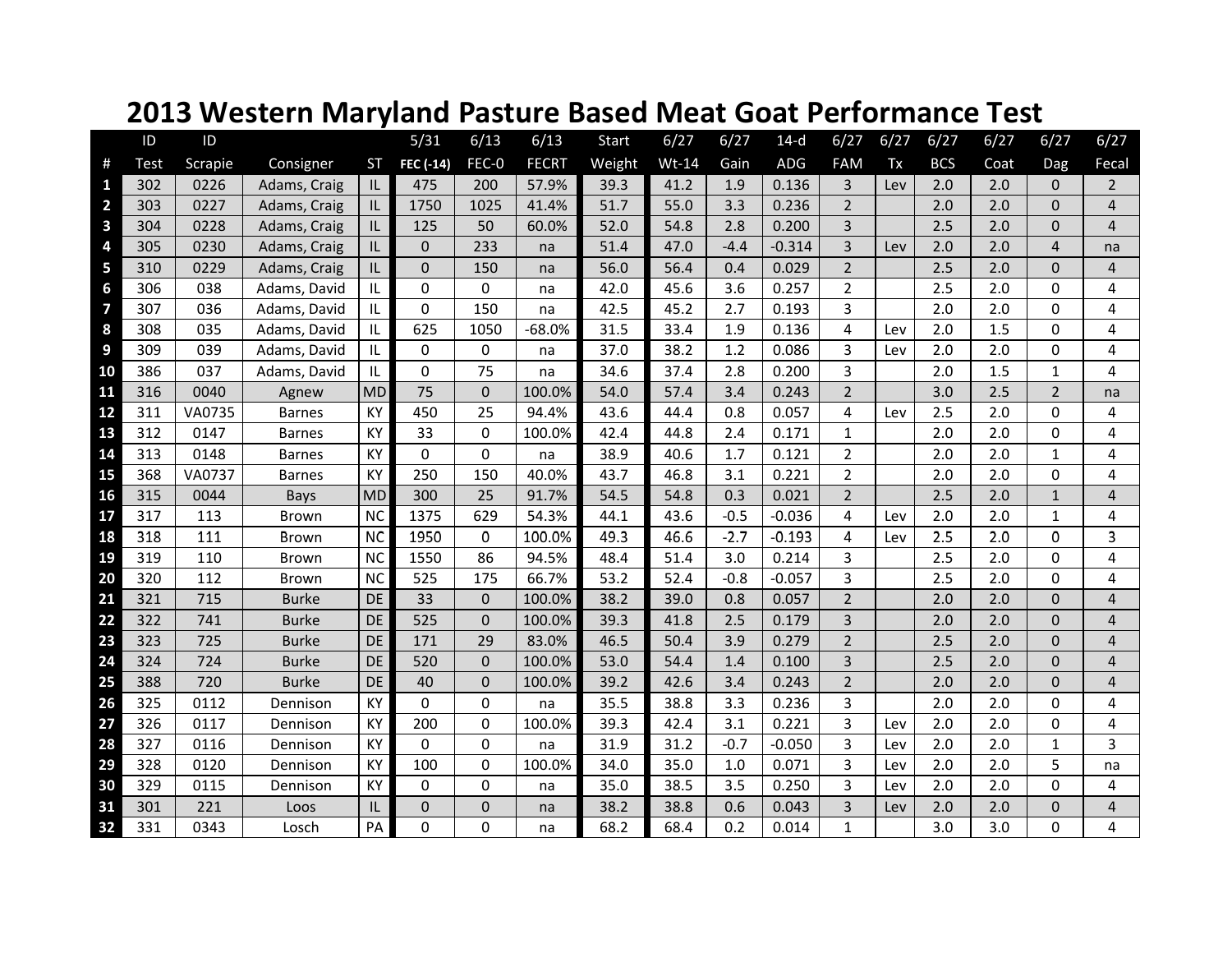|      | ID   | ID      |                |               | 5/31           | 6/13           | 6/13         | Start  | 6/27    | 6/27   | $14-d$   | 6/27                    | 6/27 | 6/27       | 6/27 | 6/27           | 6/27           |
|------|------|---------|----------------|---------------|----------------|----------------|--------------|--------|---------|--------|----------|-------------------------|------|------------|------|----------------|----------------|
| $\#$ | Test | Scrapie | Consigner      | <b>ST</b>     | FEC (-14)      | FEC-0          | <b>FECRT</b> | Weight | $Wt-14$ | Gain   | ADG      | <b>FAM</b>              | Tx   | <b>BCS</b> | Coat | Dag            | Fecal          |
| 33   | 332  | 0039    | Majancsik      | KY            | 467            | 0              | 100.0%       | 29.4   | 29.2    | $-0.2$ | $-0.014$ | 5                       | Lev  | 2.0        | 2.0  | $\Omega$       | $\overline{4}$ |
| 34   | 333  | 0093    | Majancsik      | KY            | 1067           | 0              | 100.0%       | 33.7   | 36.6    | 2.9    | 0.207    | $\overline{\mathbf{4}}$ | Lev  | 2.0        | 2.0  | $\mathbf{1}$   | $\overline{4}$ |
| 35   | 334  | 0095    | Majancsik      | KY            | 1600           | 0              | 100.0%       | 36.3   | 36.4    | 0.1    | 0.007    | $\overline{2}$          |      | 2.0        | 2.0  | $\mathbf{1}$   | $\overline{2}$ |
| 36   | 335  | 0087    | Majancsik      | KY            | 40             | 0              | 100.0%       | 45.3   | 45.4    | 0.1    | 0.007    | 3                       |      | 2.0        | 2.0  | $\overline{0}$ | 4              |
| 37   | 337  | 027     | Mikell         | VA            | 2333           | ns             | na           | 54.1   | 53.8    | $-0.3$ | $-0.021$ | $\overline{2}$          |      | 2.5        | 2.0  | $\mathbf{1}$   | 4              |
| 38   | 338  | 026     | Mikell         | VA            | 450            | 0              | 100.0%       | 47.8   | 49.6    | 1.8    | 0.129    | 3                       |      | 2.0        | 2.0  | 1              | $\overline{2}$ |
| 39   | 355  | 0363    | Murphy, Hilary | NJ            | 25             | 0              | 100.0%       | 44.7   | 45.2    | 0.5    | 0.036    | $\overline{2}$          |      | 2.5        | 2.0  | 0              | $\overline{4}$ |
| 40   | 356  | 0345    | Murphy, Hilary | <b>NJ</b>     | 25             | 0              | 100.0%       | 44.6   | 47.0    | 2.4    | 0.171    | $\overline{2}$          |      | 2.5        | 2.0  | $\mathbf{1}$   | 3              |
| 41   | 357  | 0346    | Murphy, Hilary | <b>NJ</b>     | 80             | $\overline{0}$ | 100.0%       | 42.3   | 45.0    | 2.7    | 0.193    | $\overline{2}$          |      | 2.0        | 2.0  | $\mathbf{0}$   | $\overline{4}$ |
| 42   | 358  | 0359    | Murphy, Hilary | NJ            | $\mathbf 0$    | ns             | na           | 45.4   | 48.0    | 2.6    | 0.186    | 3                       |      | 2.0        | 2.0  | 3              | $\overline{2}$ |
| 43   | 339  | 0310    | Murphy, PJ     | NJ            | $\Omega$       | 0              | na           | 39.8   | 40.4    | 0.6    | 0.043    | $\overline{2}$          |      | 2.0        | 2.0  | $\Omega$       | $\overline{4}$ |
| 44   | 340  | 0340    | Murphy, PJ     | <b>NJ</b>     | ns             | 0              | na           | 39.3   | 38.6    | $-0.7$ | $-0.050$ | $\overline{2}$          |      | 2.0        | 2.0  | $\mathbf{1}$   | $\overline{4}$ |
| 45   | 341  | 0341    | Murphy, PJ     | $\mathsf{NJ}$ | $\mathbf 0$    | 0              | na           | 38.7   | 40.4    | 1.7    | 0.121    | $\overline{2}$          |      | 2.0        | 2.0  | $\Omega$       | $\overline{4}$ |
| 46   | 342  | 0371    | Murphy, PJ     | NJ            | $\overline{0}$ | 0              | na           | 47.0   | 50.4    | 3.4    | 0.243    | $\overline{4}$          | Lev  | 2.0        | 2.0  | $\Omega$       | 4              |
| 47   | 343  | 0344    | Murphy, PJ     | <b>NJ</b>     | 25             | 0              | 100.0%       | 48.6   | 49.0    | 0.4    | 0.029    | $\overline{4}$          | Lev  | 2.0        | 2.0  | $\overline{4}$ | $\mathbf{1}$   |
| 48   | 344  | 1327    | Nelson         | <b>MD</b>     | 100            | 0              | 100.0%       | 43.1   | 44.2    | 1.1    | 0.079    | 3                       |      | 2.5        | 2.0  | 0              | 4              |
| 49   | 345  | 1305    | Nelson         | <b>MD</b>     | 3150           | 25             | 99.2%        | 43.2   | 38.0    | $-5.2$ | $-0.371$ | 4                       | Lev  | 2.0        | 2.0  | 0              | 4              |
| 50   | 346  | 1308    | Nelson         | <b>MD</b>     | 125            | 0              | 100.0%       | 38.1   | 40.6    | 2.5    | 0.179    | $\overline{2}$          |      | 2.5        | 2.0  | $\Omega$       | 4              |
| 51   | 347  | 1313    | Nelson         | <b>MD</b>     | 75             | 0              | 100.0%       | 36.2   | 35.4    | $-0.8$ | $-0.057$ | 3                       | Lev  | 2.0        | 1.5  | $\Omega$       | 4              |
| 52   | 348  | 1304    | Nelson         | <b>MD</b>     | 475            | 0              | 100.0%       | 44.7   | 48.2    | 3.5    | 0.250    | $\overline{2}$          |      | 2.5        | 2.0  | $\Omega$       | 4              |
| 53   | 349  | 1303    | Peters         | <b>NC</b>     | 25             | 0              | 100.0%       | 32.2   | 34.8    | 2.6    | 0.186    | 3                       |      | 2.0        | 2.0  | $\Omega$       | 4              |
| 54   | 350  | 1301    | Peters         | NC            | $\pmb{0}$      | 0              | na           | 43.7   | 47.8    | 4.1    | 0.293    | $\mathbf{1}$            |      | 2.5        | 2.0  | $\mathbf{1}$   | 4              |
| 55   | 351  | 0987    | Pinneo         | KS            | 75             | 0              | 100.0%       | 54.7   | 58.6    | 3.9    | 0.279    | $\overline{2}$          |      | 2.5        | 2.0  | $\mathbf{1}$   | 4              |
| 56   | 352  | 1101    | Pinneo         | KS            | $\mathbf 0$    | 100            | na           | 53.2   | 53.6    | 0.4    | 0.029    | 3                       |      | 2.5        | 2.0  | $\Omega$       | 4              |
| 57   | 353  | 1065    | Pinneo         | KS            | 325            | 0              | 100.0%       | 45.5   | 46.2    | 0.7    | 0.050    | 5                       | Lev  | 2.5        | 2.0  | $\Omega$       | 4              |
| 58   | 354  | 1035    | Pinneo         | KS            | 100            | 0              | 100.0%       | 47.9   | 49.4    | 1.6    | 0.111    | 4                       | Lev  | 2.5        | 2.0  | $\Omega$       | 4              |
| 59   | 359  | 033     | Richhart       | IN            | $\mathbf{0}$   | 0              | na           | 37.9   | 40.4    | 2.5    | 0.179    | $\overline{2}$          |      | 2.0        | 2.0  | $\overline{0}$ | $\overline{4}$ |
| 60   | 360  | 031     | Richhart       | IN            | 125            | 0              | 100.0%       | 36.2   | 38.8    | 2.6    | 0.186    | $\overline{4}$          | Lev  | 2.0        | 2.0  | $\mathbf{1}$   | $\overline{4}$ |
| 61   | 361  | 032     | Richhart       | IN            | 150            | 0              | 100.0%       | 31.0   | 33.8    | 2.8    | 0.200    | $\overline{2}$          |      | 2.0        | 2.0  | $\Omega$       | $\overline{4}$ |
| 62   | 362  | 0736    | Smith          | VA            | 200            | 50             | 75.0%        | 53.9   | 55.6    | 1.7    | 0.121    | $\overline{2}$          |      | 2.5        | 2.0  | $\mathbf 0$    | $\overline{2}$ |
| 63   | 363  | 0734    | Smith          | VA            | 80             | 266            | 232.5%       | 42.0   | 40.8    | $-1.2$ | $-0.086$ | $\overline{2}$          |      | 2.0        | 2.0  | $\mathbf{1}$   | 4              |
| 64   | 367  | 0733    | Smith          | VA            | 675            | 6533           | -867.9%      | 41.1   | 40.4    | $-0.7$ | $-0.050$ | 3                       | Lev  | 2.0        | 2.0  | $\Omega$       | 4              |
| 65   | 387  | 0731    | Smith          | VA            | 250            | ns             | na           | 51.1   | 48.2    | $-2.9$ | $-0.207$ | $\overline{2}$          |      | 2.0        | 2.0  | $\mathbf{1}$   | 3              |
| 66   | 369  | 0013    | Tiralla        | <b>MD</b>     | 50             | 0              | 100.0%       | 34.2   | 35.6    | 1.4    | 0.100    | 4                       | Lev  | 2.0        | 2.0  | $\Omega$       | 4              |